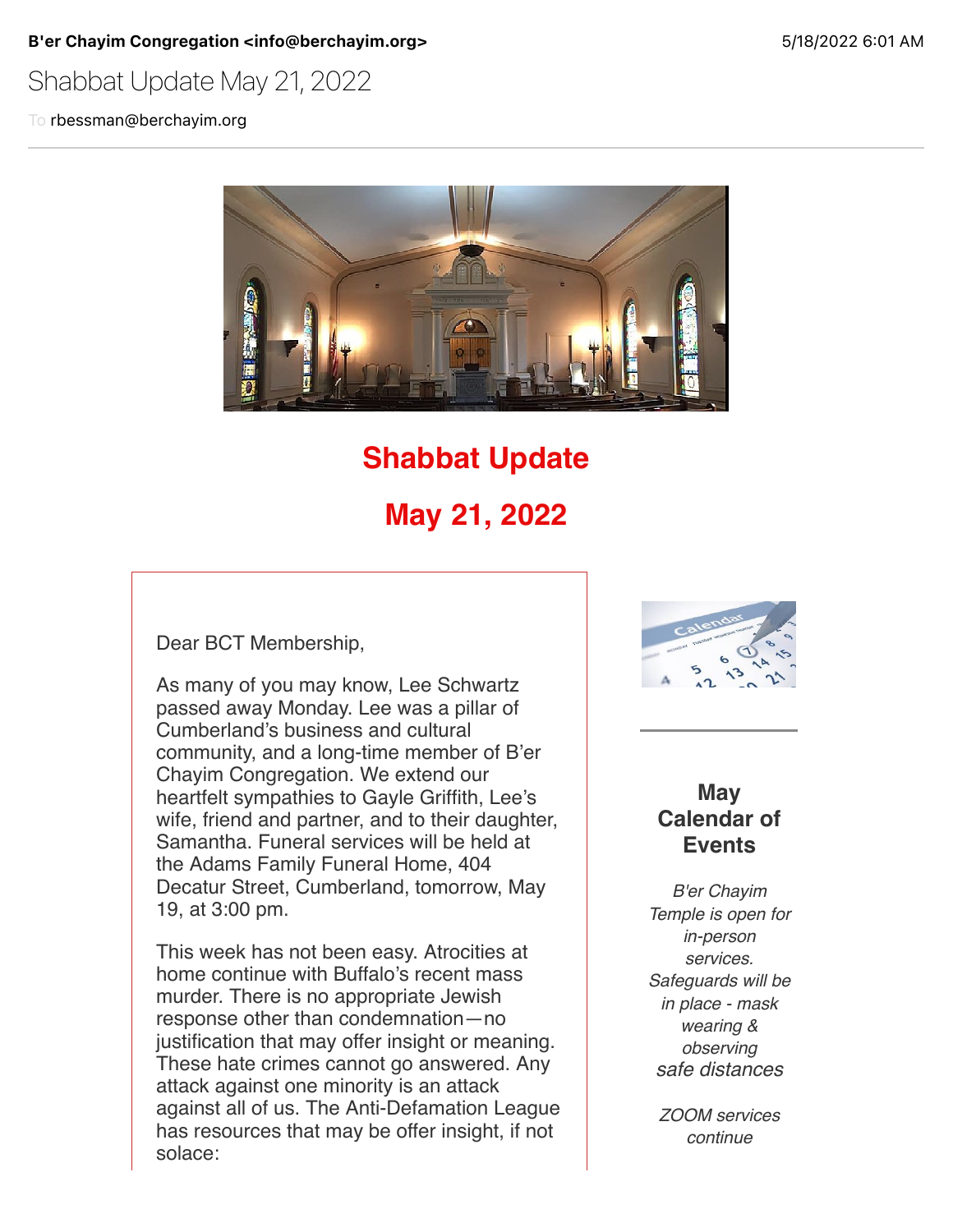- Helping Students [everyone] Make Sense of News Stories about Bias and Injustice. [Click here](https://click.icptrack.com/icp/relay.php?r=119985007&msgid=902172&act=4970&c=592337&pid=8618982&destination=https%3A%2F%2Fwww.adl.org%2Feducation%2Fresources%2Ftools-and-strategies%2Fhelping-students-make-sense-of-news-stories-about-bias-and&cf=5618&v=eb73e11aa64b334b5f100937fc744876f268dbeaf85ae31d890d8fe5e609bf16)
- Table Talk: Gun Violence and Mass Shootings [Click here](https://click.icptrack.com/icp/relay.php?r=119985007&msgid=902172&act=4970&c=592337&pid=8618982&destination=https%3A%2F%2Fwww.adl.org%2Feducation%2Fresources%2Ftools-and-strategies%2Ftable-talk%2Fgun-violence-mass-shootings&cf=5618&v=fce5f42e5ea9d8a1b82ae3dff25a618f14f290372281c0e998c9204cd20ba349)
- Table Talk: Propaganda, Extremism and Online Recruitment Tactics [Click here](https://click.icptrack.com/icp/relay.php?r=119985007&msgid=902172&act=4970&c=592337&pid=8618982&destination=https%3A%2F%2Fwww.adl.org%2Feducation%2Fresources%2Ftools-and-strategies%2Ftable-talk%2Fpropaganda-extremism-online-recruitment&cf=5618&v=687f4a232d1462ab4a5763a03969271edea3047de480aa5843e47d812c1c9dec)
- Leading Social Justice Organizations Call for National Summit on Right-Wing Extremism [Click here](https://click.icptrack.com/icp/relay.php?r=119985007&msgid=902172&act=4970&c=592337&pid=8618982&destination=https%3A%2F%2Fwww.adl.org%2Fnews%2Fpress-releases%2Fleading-social-justice-organizations-call-for-national-summit-on-right-wing&cf=5618&v=b294c8b68c6b8e0c1bdc1dfa0ce6e2c970d0593cf688fd3d9bae9a2f6aa6d652)
- ADL Says Buffalo Shooter Latest in A Long Line of White Supremacist Terrorists Who Embraced Racist, Antisemitic "Great Replacement Theory" [Click here](https://click.icptrack.com/icp/relay.php?r=119985007&msgid=902172&act=4970&c=592337&pid=8618982&destination=https%3A%2F%2Fwww.adl.org%2Fnews%2Fpress-releases%2Fadl-says-buffalo-shooter-latest-in-a-long-line-of-white-supremacist-terrorists&cf=5618&v=6edc80e3275eb8f5b9f0923107bfc3eeeec42e7c76fbf39569927b1359610514)
- Buffalo Shooter's Manifesto Promotes "Great Replacement" Theory, Antisemitism and Previous Mass Shooters [Click here](https://click.icptrack.com/icp/relay.php?r=119985007&msgid=902172&act=4970&c=592337&pid=8618982&destination=https%3A%2F%2Fwww.adl.org%2Fblog%2Fbuffalo-shooters-manifesto-promotes-great-replacement-theory-antisemitism-and-previous-mass&cf=5618&v=7b3378ecf0c3672e412747e881a6b754d1dc126df7bc76727b1a2720eb87a40d)
- The Great Replacement Theory Backgrounder: "The Great Replacement:" An Explainer [Click here](https://click.icptrack.com/icp/relay.php?r=119985007&msgid=902172&act=4970&c=592337&pid=8618982&destination=https%3A%2F%2Fwww.adl.org%2Fresources%2Fbackgrounders%2Fthe-great-replacement-an-explainer&cf=5618&v=1d48504a3bb64a32076b605dc25d75b2a1348ba097cffda9e02b82eb1b90b07a)

Tomorrow, Adult Hebrew and Adult Eduction classes are canceled.

 However, please attend Shabbat Evening Services Friday at 7:30 pm.

Shabbat Shalom,

Cantor Richard Bessman

# This Week's Torah Portion

*B'har*

ַבְּהַר

*On Mount [Sinai]*

*Leviticus 25:1-26:2*

**Thursday** May 19 7:00 - 7:45 pm Adult Hebrew 7:45 - 8:30 pm Adult Education "Aseret - The Big Ten" ZOOM only CANCELED

> **Friday** May 20 7:30 pm Erev Shabbat **Service** In-Person & ZOOM



**Yahrzeits for week ending May 21**

Bess K. Lazarus

Eliyahu Stein

Joseph Rosenberg

Nochum Hillel Shear

Tzipe Feldstein

Harry S. Gerson

Irwin Pariser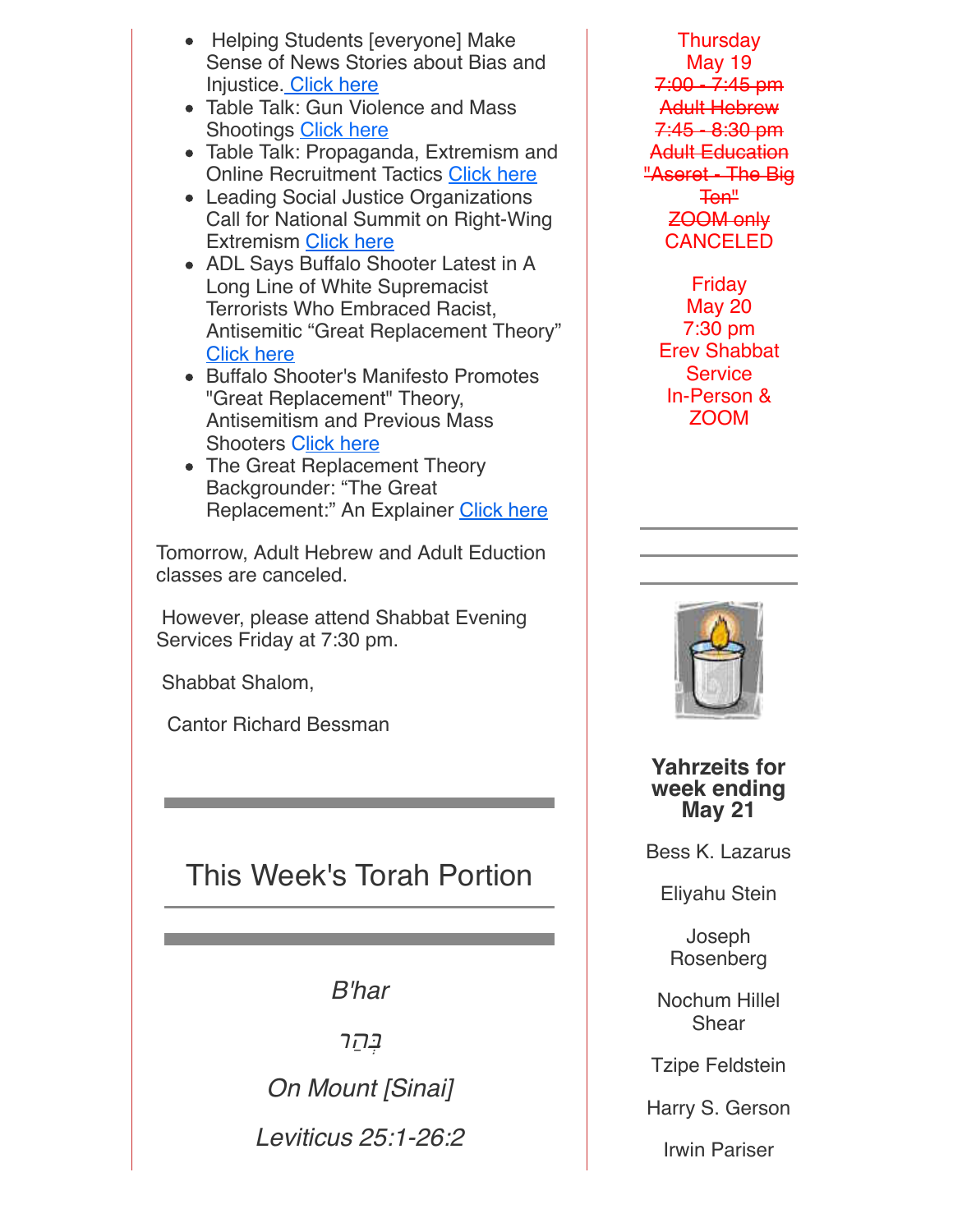Summary:

- God instructs Moses to tell the Israelites that in every seventh year, the land shall observe a Sabbath of complete rest: Fields should not be sown and vines should not be pruned. (25:1-7)
- After forty-nine years, a jubilee year is to be celebrated when all the land that had been sold during that time should be returned to its original owners and slaves are to be freed. (25:8-55)
- God instructs Moses to tell the Israelites not to make idols, to keep the sabbath, and to venerate the sanctuary of the Eternal. (26:1-2)

Jacob Millenson

Rose R. Levy

Esther Weinberg

George Rothstein

Gladys S. **Schindler** 

Israel Schmitt

**Stuart** Rosenbaum

Minnie Levin

Samuel Mirkin





# **Happy Birthday**

**5/3** Elena Manasse Audrey Litman Eli Litman

> **5/4** Katy Pallik

**5/5** Karina Yelin Steve Wollett

**5/7**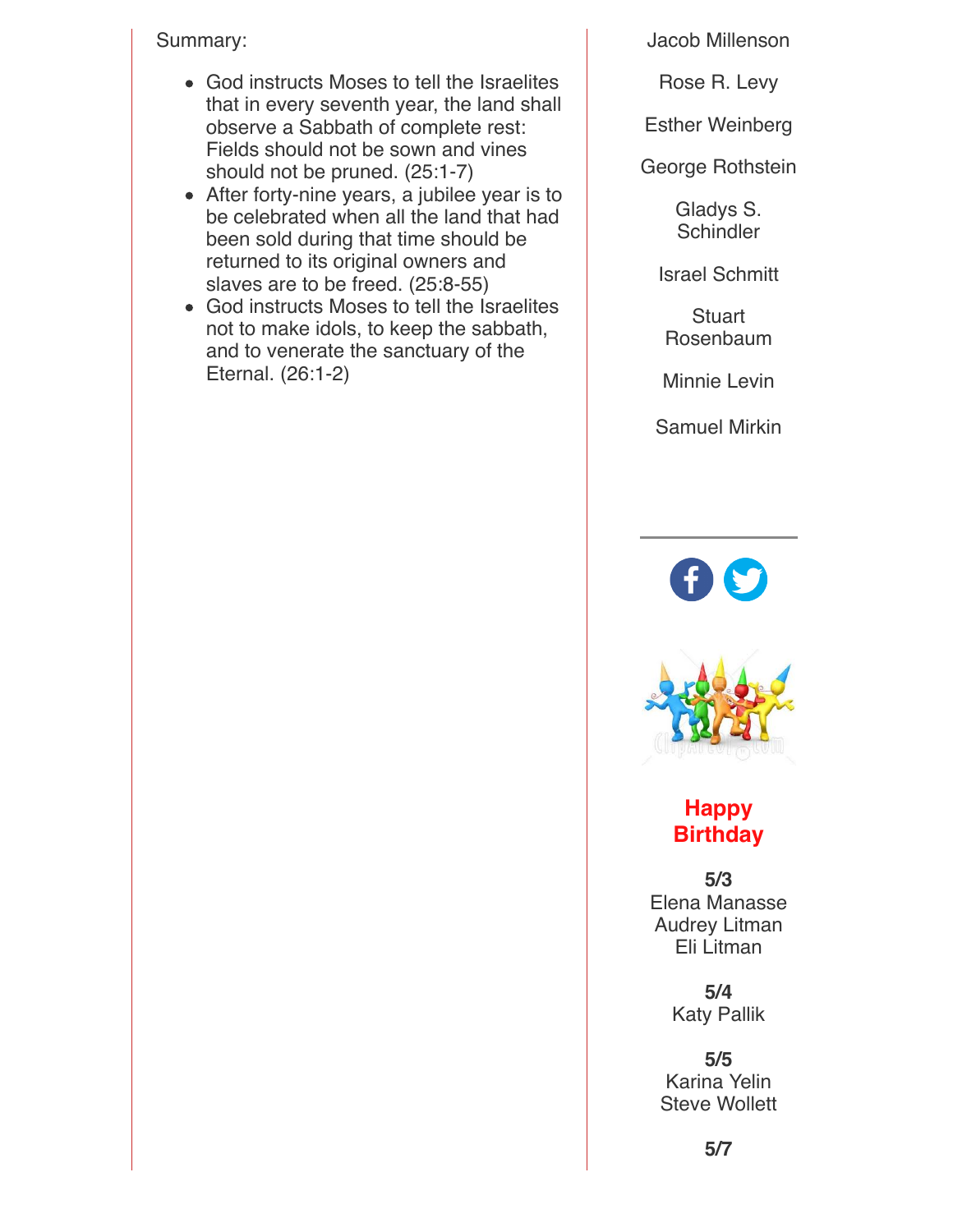Lisa Peskin Alex DeShong Sydnee DeShong

**5/15** Beshie Mandell

**5/18** Lyn Schwab

**5/24** Tamar Clarke

> **5/27** Francine **Reynolds**

**5/29** Sylvan Feldstein

## **Happy Anniversary**

**May 27** Debbie & Chuck Lang

share your birthday and anniversaries dates with our friends and families...contact info@berchayim.org



a sa kacamatan ing Kabupatèn Band

B'er Chayim **Contact** Information:

Temple phone: 301-722-5688

Cantor Bessman email: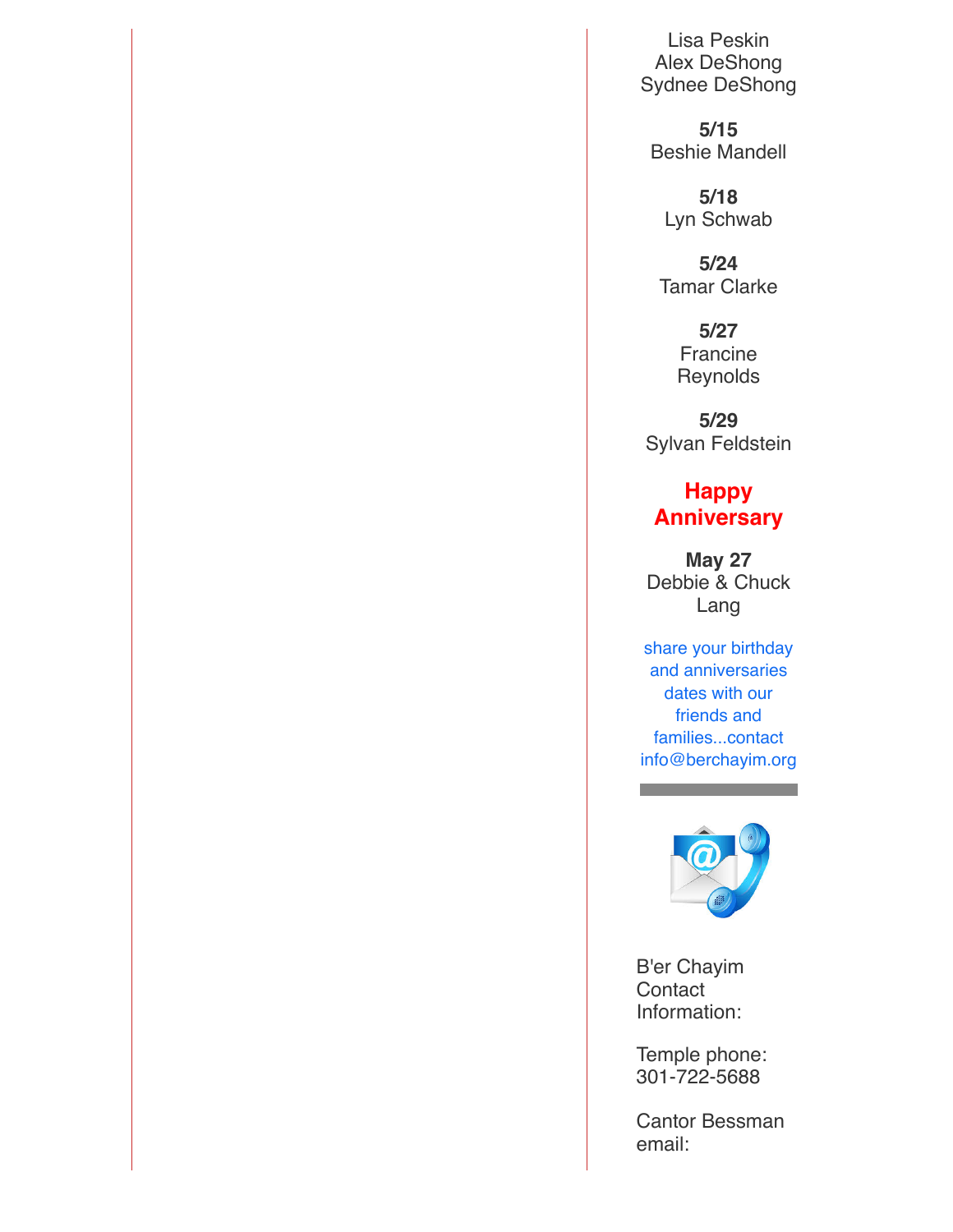### rbessman@ berchayim.org

## "Virtual" instructions -

*To watch on Zoom send an email to admin@berchayim.org and the ID and Password will be emailed back to you. The ZOOM Id and Password will be the same each Friday evening. Please remember that Rebecca is part time, and leave yourself enough time.*

*Following along in prayerbooks for ZOOM services: Links for prayerbooks are found on our website (www.berchayim.org). Those links will take you to Mishkah T'Filah for Shabbat Services.*

#### **[Manage Your Subscription](https://app.icontact.com/icp/mmail-mprofile.php?r=119985007&l=5618&s=4970&m=902172&c=592337)**

This message was sent to **rbessman@berchayim.org** from **info@berchayim.org**

B'er Chayim Congregation The Book Center 107 Union Street Cumberland, MD 21502

- - - - - - - - - - - - - - - - - - - - - - - - - - - - - - -